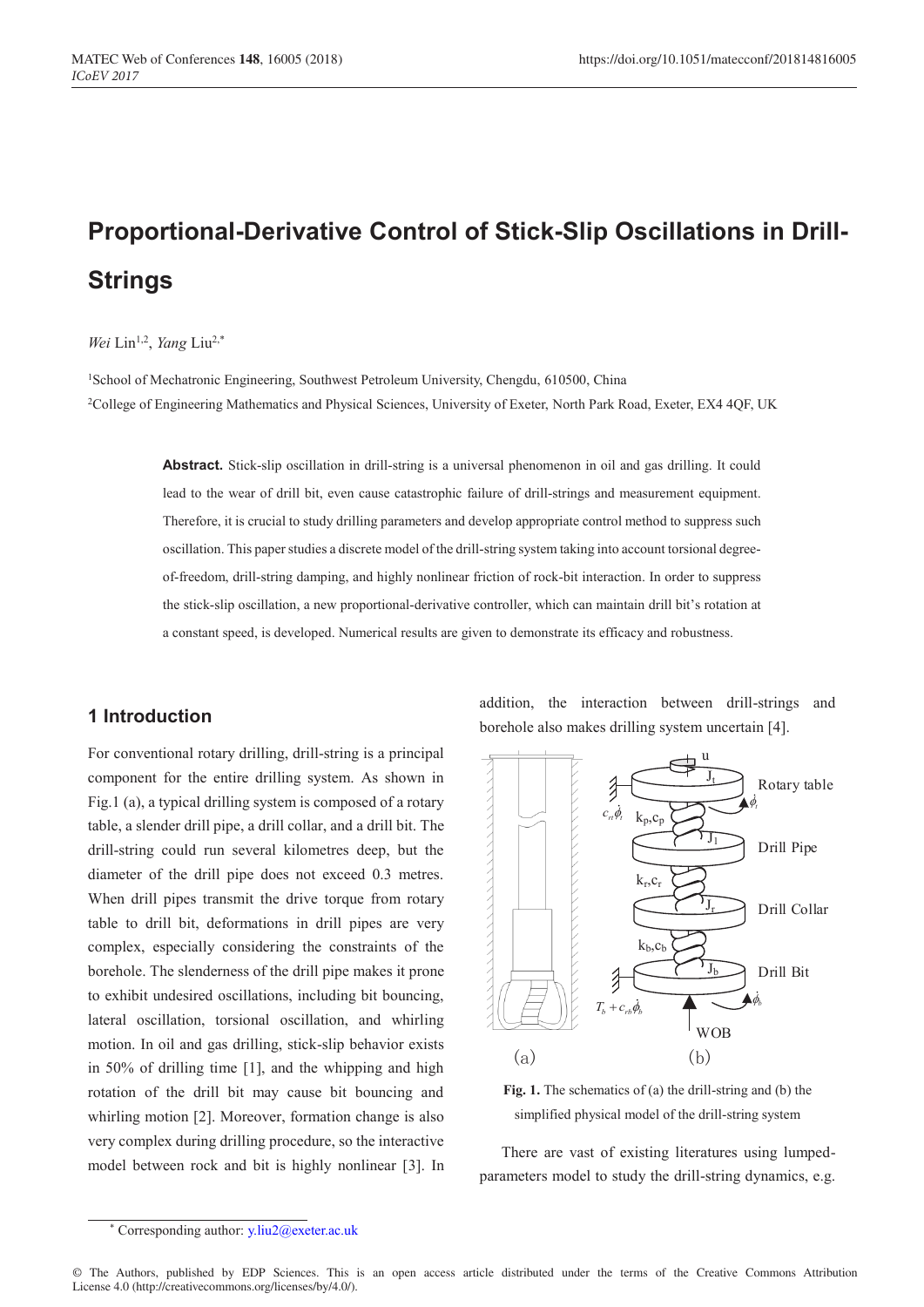[5-7]. Balakumar [5] developed a lumped-parameter model to study the coupled axial, torsion, and lateral dynamics of a drill-string dynamics, including stick-slip and delay effect. Canudas-de-Wit et al. [6] proposed a lumped parameter model to use the weight on bit as an additional variable for suppress stick-slip oscillation. Liping Tang [7] proposed a lumped torsional pendulum model of the drilling system, and studied the stick-slip dynamics and negative damping effect. However, most of the dynamics model could not be guaranteed to suppress the stick-slip oscillation steadily and appropriate to the parameters changing. Since this paper proposed a proportional-derivative (PD) controller to suppress stickslip oscillations using the lumped-mass model.

The remaining sections of this paper are organized as follows. In Section 2, a discrete dynamic model is developed for the drill-string system, and a new PD controller is studied. In Section 3, simulation results are presented to validate the effectiveness of the controller. Finally, conclusions are drawn in Section 4.

## **2 Drill-String Model and Proportional-Derivative Controller**

The drilling system, which is illustrated in Fig.1 (a), is comprised of rotary table, along with drill pipe, drill collar and drill bit. In order to simplify the system, a discrete drill-string model is developed for analytical and numerical study. The mechanical schematic of drill-string system shown in Fig.1 (b) is considered as four disks, each with rotational inertia properties. The drill-string is connected by massless springs, which have torsional stiffness and torsional damping. The rotary table is driven by a motor fixed on the rotary table with control torque output. The interaction between drill bit and rock is a highly nonlinear friction.

Making use of the dynamic theory, the government equation of motion for the discrete system [8] can be written as

$$
J\ddot{\phi} + C\phi + K\phi + T = U \tag{1}
$$

Where  $\Phi$  is the rotational position of lumped mass, J is the rotational inertia matrix, C is the torsional damping matrix, and K is the torsional stiffness matrix, T is the torque of friction between drill bit and rock, and U is the control torque applied on the rotary table. According to

the finite element method, matrixed (J, C, and K) are comprised as follows.

$$
J = \begin{bmatrix} J_t & 0 & 0 & 0 \\ 0 & J_1 & 0 & 0 \\ 0 & 0 & J_r & 0 \\ 0 & 0 & 0 & J_b \end{bmatrix}
$$

$$
C = \begin{bmatrix} c_{rr} + c_p & -c_p & 0 & 0 \\ -c_p & c_p + c_r & -c_r & 0 \\ 0 & -c_r & c_r + c_b & -c_b \\ 0 & 0 & -c_b & c_{rb} + c_b \end{bmatrix}
$$

$$
K = \begin{bmatrix} k_p & -k_p & 0 & 0 \\ -k_p & k_p + k_r & -k_r & 0 \\ 0 & -k_r & k_r + k_b & -k_b \\ 0 & 0 & -k_b & k_b \end{bmatrix}
$$

The frictional torque for the rock-bit contact is modelled as a combination of Stribeck [9] and the Karnopp's [10] model described as

$$
T_b = \begin{cases} T_r & \text{if } |\dot{\phi}_b| < \zeta \text{ and } |T_r| \le T_s, \\ T_s \text{ sgn}(T_r) & \text{if } |\dot{\phi}_b| < \zeta \text{ and } |T_r| > T_s, \\ \mu_d R_b W_{ob} \text{ sgn}(\dot{\phi}_b) & \text{if } |\dot{\phi}_b| > \zeta. \end{cases}
$$
 (2)

In the sticking phase( $|\dot{\phi}_b| < \zeta$  and  $|T_r| < T_s$ ), the bit velocity is less than a small positive constant ξ, and the torque  $T_r$  is less or equals to the static friction torque  $T_s$ , where  $T_r = c_b(\dot{\phi}_t - \dot{\phi}_b) + k_b(\phi_t - \phi_b)$  and  $T_s =$  $\mu_s W_{ob} R_b$ , where  $\mu_s$  and  $\mu_d$  are the static friction coefficient and dynamic friction coefficient, respectively.  $W_{ob}$  is the weight on bit (WOB),  $R_b$  is the bit radius.

In the process of stick to  $\text{slip}(|\phi_b| < \zeta \text{ and } |T_r| > T_s$ ), the drill bit velocity is still less than the small constant ξ, but the reaction torque  $T_r$  is greater than the static friction torque  $T_s$  and the drill bit start to move.

In the slip phase( $|\dot{\phi}_b| > \zeta$ ), the drill bit starts to rotate, and the friction torque includes the effects of drill bit radius, the WOB, and the dynamic friction coefficient [11].

For the purpose of control stick-slip oscillation, a new proportion-differential controller is designed.

$$
u = k_1(\phi_t - \phi_b) + k_2(\dot{\phi}_d - \dot{\phi}_t) + k_3(\dot{\phi}_d - \dot{\phi}_b)
$$
 (3)

Where u is the control torque applied on rotary table,  $k_1$  is proportion coefficient,  $k_2$  and  $k_3$  is the differential coefficient,  $\dot{\phi}_d$  is the desired angular velocity,  $\dot{\phi}_t$  is the rotary table velocity, and  $\dot{\phi}_b$  is the drill bit velocity.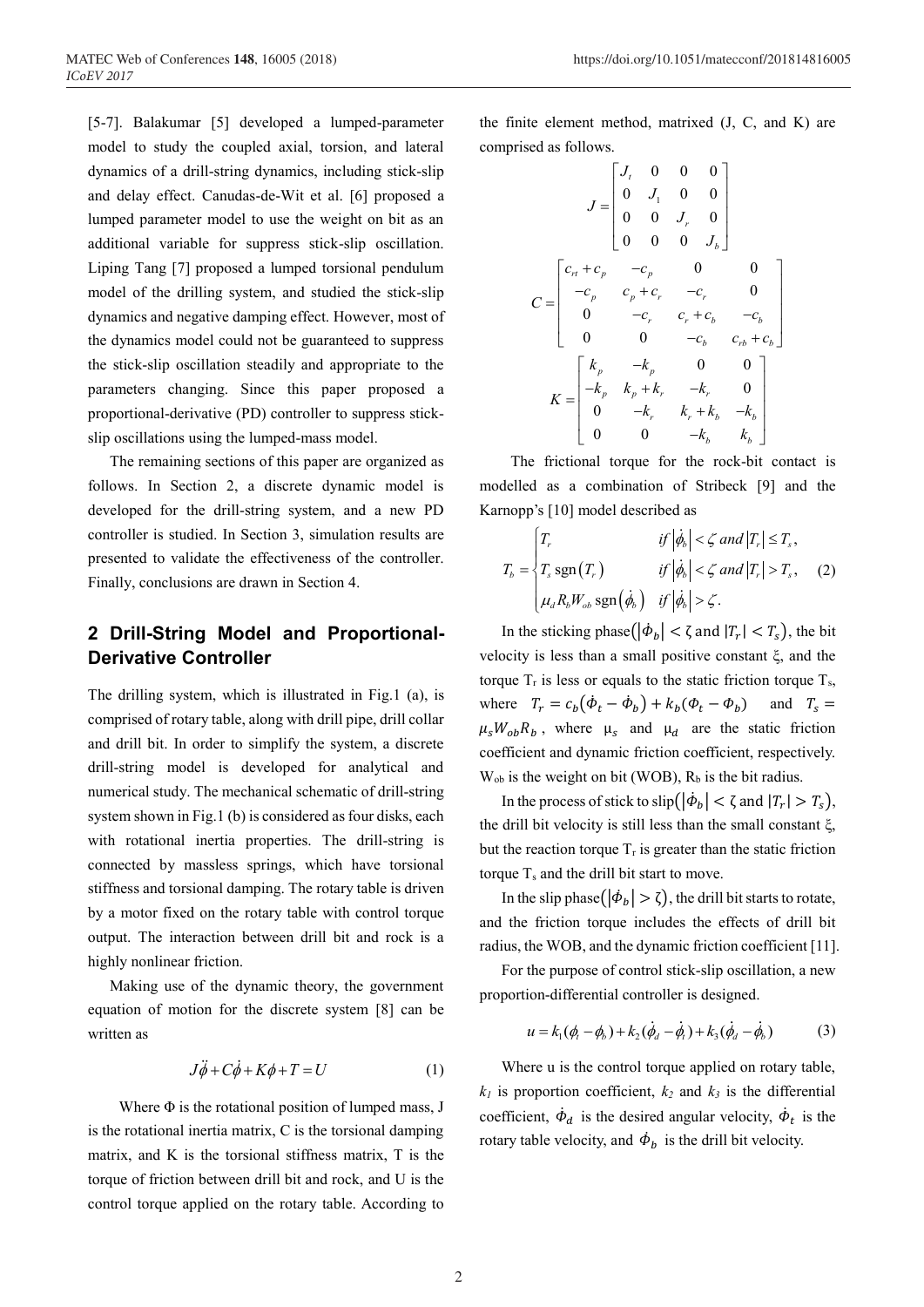## **3 Simulation Results**

Numerical studies were conducted with the earlier described discrete system model by applying the PD controller. The geometry and physical parameters for the drill-string are given in Table 1. In the follow subsections, the stick-slip oscillation, control of stick-slip, and the respond to WOB oscillation are brought forth.

| Parameter      | Value                                             |
|----------------|---------------------------------------------------|
| $J_{t}$        | 910 kg $\cdot$ m <sup>2</sup>                     |
| J <sub>1</sub> | 2800 kg $\cdot$ m <sup>2</sup>                    |
| $J_r$          | 750 kg $\cdot$ m <sup>2</sup>                     |
| $J_{b}$        | 450 kg $\cdot$ m <sup>2</sup>                     |
| $c_p$          | $150 \text{ N} \cdot \text{m} \cdot \text{s/rad}$ |
| $c_r$          | 190 N · m · s/rad                                 |
| c <sub>b</sub> | $180 \text{ N} \cdot \text{m} \cdot \text{s/rad}$ |
| $c_{rt}$       | $410 N \cdot m \cdot s/r$ ad                      |
| $C_{rb}$       | $80 N \cdot m \cdot s/r$ ad                       |
| $k_{p}$        | $700 N \cdot m \cdot s/r$ ad                      |
| $k_r$          | $1080 \text{ N} \cdot \text{m/rad}$               |
| k <sub>b</sub> | $910 N \cdot m/r$ ad                              |
| $\mu$ s        | 0.8                                               |
| $\mu_d$        | 0.45                                              |
| WOB            | 30 kN                                             |
| R <sub>b</sub> | $0.15 \text{ m}$                                  |
| $V_d$          | $6$ rad/s                                         |
| ζ              | $10^{-6}$                                         |
| k <sub>1</sub> | 500                                               |
| k <sub>2</sub> | 300                                               |
| k3             | 200                                               |

**Table 1.** Geometry and physical parameters for the drill-string

Fig.2 shows the simulation result without controller. The figure presents that both angular velocities of the rotary table and the drill bit change repeatedly with the constant torque. Moreover, in Fig.2 (a), the peak speed of the drill bit is about 3.5 rad/s, which is much greater than the rotary table velocity. As is show in Fig.2 (b), the angular acceleration of drill bit also changes between positive and negative. In this rapidly changes of angular speed and angular acceleration, the tooth of the drill bit will be more likely to wear out than it is in constant speed.

Therefore, it is necessary to study the stick-slip oscillation and suppress it.



**Fig. 2.** Time histories of (a) angular velocities of the rotary table (red dash line) and the drill bit (black solid line) with  $WOB = 30$  kN, and  $u = 3450$  Nm.

The simulation result using the PD controller is shown in Fig.3. It can be observed from Fig.3 (a) that the stickslip is suppressed when the controller is switched on at t = 33 seconds, and both the angular velocities of rotary table and the drill bit are stabilized at about  $t = 200$ seconds. At the same time, the maximum amplitude control torque is about 8.5 kN • m, as seen in Fig.3 (b). In Fig.4, we can see that drill bit velocity converges at 5.26 rad/s, which is a little less than the desired velocity 6 rad/s. The result for torsional oscillation in Fig.3 and Fig.4 indicate that the PD controller can suppress stick-slip oscillation and keep the velocity on a constant desired velocity.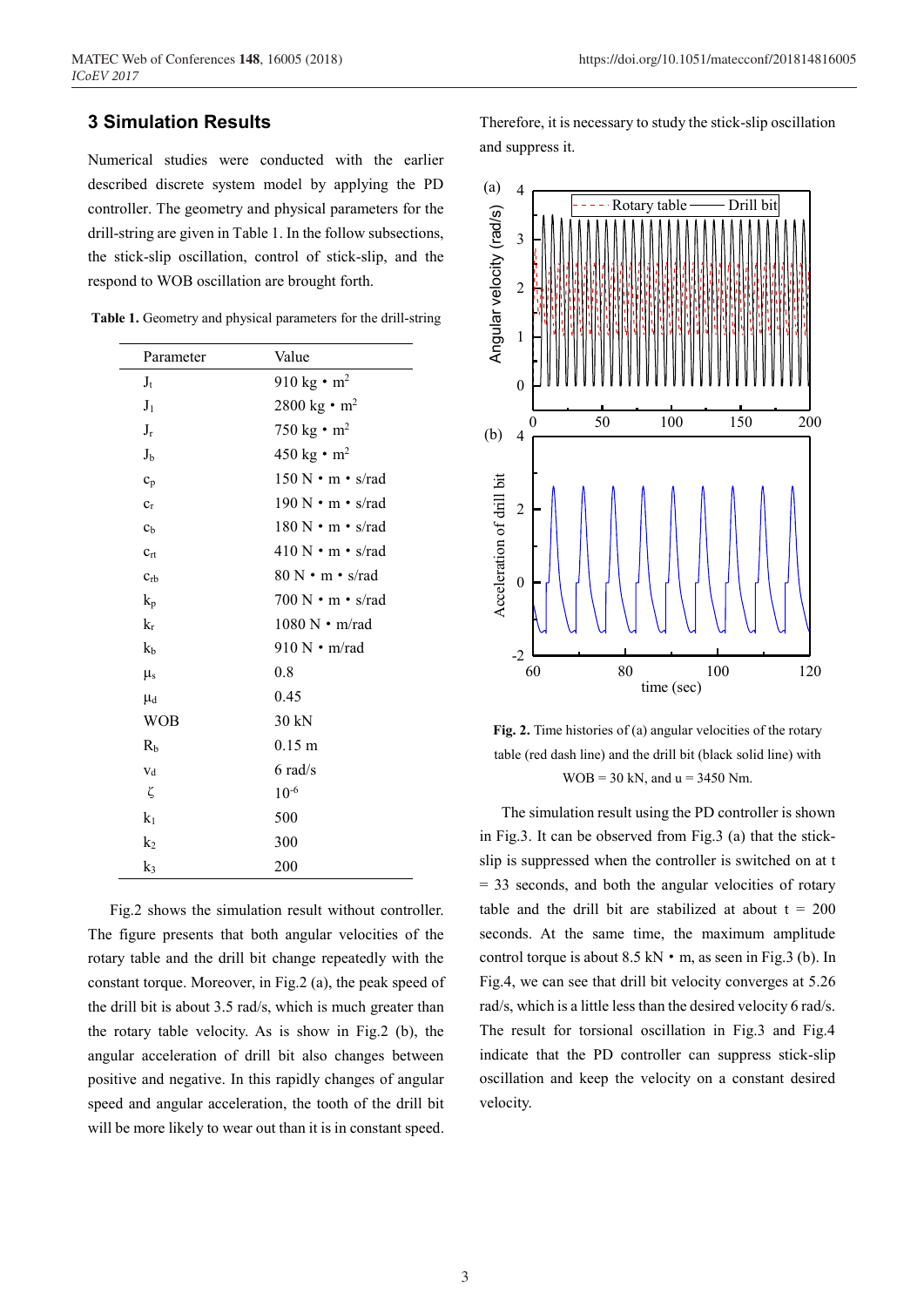

**Fig. 3.** Time histories of (a) angular velocities of rotary table (red solid line) and drill bit (black solid line), and (b) the control torque using the PD controller with  $WOB = 30$  kN.



**Fig.4** Trajectory of the drill-string on the phase plane ( $\Phi_b$  -  $\Phi_t$ ) by using the PD controller with  $WOB = 30$  kN

To study the stability of PD controller to parameter sensitive, three different WOB values are applied on the drill bit, and the results are shown in Fig. 5 and Fig. 6. It can be observed that the angular velocity can be able to stabilize the system with WOB changing. When WOB decreases from 30 kN to 20 kN, and 20 kN to 10 kN, the angular velocity has a small fluctuation, and then stay at a constant speed. Trajectory of the drill-string on the phase plane (Φb - Φt) by using the PD controller with different WOB are presented in Fig.6. It is clearly to describe the changing of the velocity with the angular displacement difference between drill bit and rotary table. For the PD controller, it has a proper estimation of unknown physical parameters for the switching control.



**Fig.5** Angular velocities of rotary table (red solid line) and drill bit (blue solid line) by using PD controller with WOB = 30 kN, 20 kN, and 10 kN.